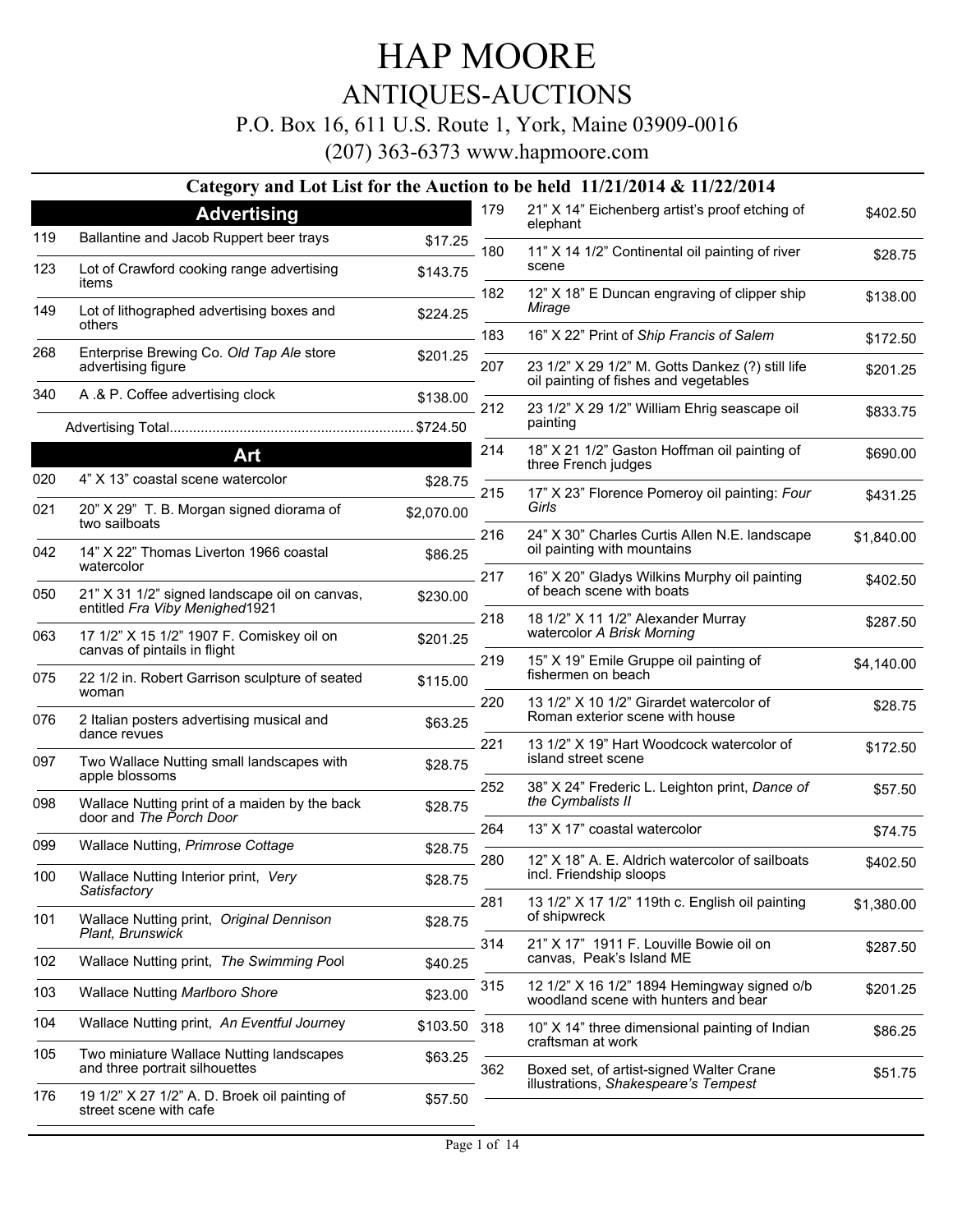### ANTIQUES-AUCTIONS

P.O. Box 16, 611 U.S. Route 1, York, Maine 03909-0016

|     |                                                                             |             |     | Category and Lot List for the Auction to be held 11/21/2014 & 11/22/2014 |          |
|-----|-----------------------------------------------------------------------------|-------------|-----|--------------------------------------------------------------------------|----------|
| 363 | Lautrec Twelve Drawings by Pantheon                                         | \$63.25 094 |     | W. Nutting's England Beautiful and Ireland<br>Beautiful                  | \$34.50  |
| 365 | C. D. Gibson 1897 People of Dickens                                         | \$51.75     | 095 | W. Nutting's Furniture of the Pilgrim Century<br>and Furniture Treasury  | \$63.25  |
| 366 | James Fagan etching and G. H. McCord print                                  | \$63.25     |     |                                                                          |          |
| 375 | 20" X 24" Dewitt Hardy watercolor, Begonia,<br><b>Cosmos and Rudbeckia</b>  | \$575.00    | 096 | Misc. Wallace Nutting books and ephemera                                 | \$11.50  |
| 376 | 6' X 5" Dewitt Hardy watercolor still life of                               |             | 178 | 15 Vol. leather set, Dickens' Works                                      | \$74.75  |
|     | crocuses                                                                    | \$51.75     | 245 | 1924 book: Fifth Avenue Old and New                                      | \$46.00  |
| 377 | 16" X 20" Michael Palmer acrylic of tranquil<br>boating scene on lake       | \$345.00    | 364 | Signed McCumber 1970 "Toy Bank<br><b>Reproductions and Fakes</b>         | \$11.50  |
| 378 | 15" X 30" Jane Betts acrylic of farm by corn<br>field Harvest Time          | \$345.00    | 414 | Blunt's 1837 American Coast Pilot                                        | \$63.25  |
| 379 | 9" X 29" Stuart Ober oil painting Summer                                    | \$201.25    | 462 | Lot of books on New England                                              | \$63.25  |
|     | House                                                                       |             | 752 | Book lot                                                                 | \$46.00  |
| 381 | 12" X 20" George Aikman oil painting of farm<br>garden scene with farmer    | \$373.75    |     |                                                                          | \$644.00 |
| 391 | Two 19th C, man and wife silhouettes                                        | \$143.75    |     | <b>China</b>                                                             |          |
| 392 | Two miniature watercolor portraits of young                                 | \$230.00    | 167 | Scenic Japanese tea set                                                  | \$97.75  |
| 429 | boys<br>Tatin abstract print, "Venge LaJolie"                               |             | 232 | Set of six Davis & Collamore bird and<br>animal-painted luncheon plates  | \$431.25 |
|     |                                                                             | \$109.25    | 254 | Meissen bird-decorated china set                                         | \$402.50 |
| 430 | Bird and floral Japanese prints                                             | \$69.00     | 258 | Roy. Bayreuth tomato, devil and other figural                            |          |
| 431 | Silhouettes of boy and girl                                                 | \$201.25    |     | china                                                                    | \$230.00 |
| 433 | 19 1/2" X 13" Pastel of Rose Bacchini Zobeli<br>S.E.G.                      | \$1,150.00  | 275 | Pair of Staffordshire Great Spotted Cuckoo<br>bird figurines             | \$143.75 |
| 435 | 15" X 12" Continental oil painting of sail boat                             | \$115.00    | 335 | Eight piece china fruit-decorated dessert set<br>with compote            | \$264.50 |
| 450 | 27 1/2" X 17" Francis West coastal view with<br>cliff oil painting on panel | \$115.00    | 339 | Pair of Chinese Export shallow bowls                                     | \$431.25 |
| 451 | 17" X 23" Continental tavern scene oil<br>painting                          | \$115.00    | 358 | Lot of misc. Royal Crown Derby and other<br>china                        | \$603.75 |
| 452 | 29" X 22" Madonna religious icon                                            | \$11.50     | 359 | 11 1/2" Rose Medallion shallow dish and 9<br>$1/2$ " soup                | \$109.25 |
| 455 | 18" X 30" L. Francois watercolor of girl on<br>shore by rough sea           | \$201.25    | 380 | Miniature two bottle Sevres cologne set                                  | \$57.50  |
|     |                                                                             | \$20,067.50 | 394 | 19th C. decorated fluted compote and scenic<br>dish                      | \$247.25 |
|     | <b>Books</b>                                                                |             | 413 | 8 1/2" Imari bowl and underplate                                         |          |
| 007 | 6 Vol. The Pictorial History of Scotland                                    | \$143.75    |     |                                                                          | \$57.50  |
| 092 | Nutting's books: NH, MA, VT, ME and CT                                      | \$63.25     | 415 | 18 piece set of Tyrolean blue transfer china                             | \$201.25 |
|     | Beautiful                                                                   |             | 446 | Twenty one piece Belleek dessert set                                     | \$373.75 |
| 093 | Nutting's books: Pennsylvania, New York and<br>Virginia Beautiful           | \$23.00     | 463 | Royal Crown Derby oval platter and two<br>serving dishes                 | \$241.50 |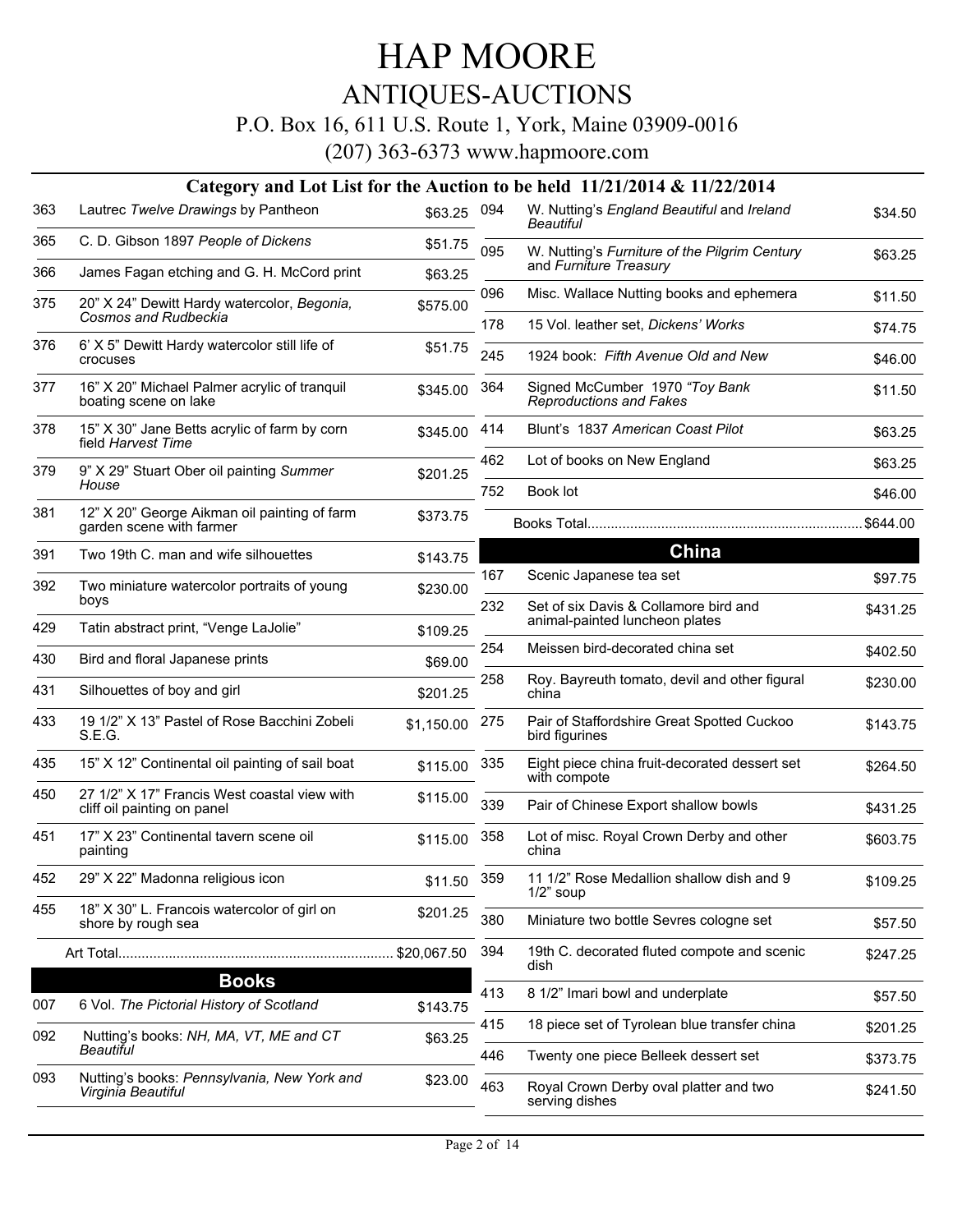ANTIQUES-AUCTIONS

P.O. Box 16, 611 U.S. Route 1, York, Maine 03909-0016

(207) 363-6373 www.hapmoore.com

#### **Category and Lot List for the Auction to be held 11/21/2014 & 11/22/2014**

| <b>Clocks</b><br>515<br>Coin and currency lot<br>19th c. pine tall clock with Blackburn, Oakham<br>077<br>\$690.00<br>516<br>Coin and currency lot<br>works<br>Coin and currency lot<br>517<br>087<br>Jonathan Mulliken, Newburyport, 18th c. tall<br>\$2,760.00<br>clock<br>518<br>Coin and currency lot<br>Enameled and painted bronze Continental<br>169<br>\$2,990.00<br>shelf clock and pr. candelabra<br>519<br>Coin and currency lot<br>MIssion oak tall clock<br>223<br>\$230.00<br>520<br>Coin and currency lot<br>277<br>American tall case clock<br>\$690.00<br>521<br>Coin and currency lot<br>278<br>Thomas Demilt, NY, tall case clock<br>\$230.00<br>522<br>Coin and currency lot<br>405<br>Shreve, Crump & Low brass carriage clock<br>\$690.00<br>523<br>Coin and currency lot<br>Marble shelf clock<br>411<br>\$69.00<br>524<br>Coin and currency lot<br>422<br>Japy Freres French marble mantel clock<br>\$143.75<br>525<br>Coin and currency lot<br>German shelf clock<br>428<br>\$115.00<br>526<br>Coin and currency lot | \$431.25<br>\$316.25<br>\$258.75<br>\$92.00<br>\$3,105.00<br>\$460.00<br>\$690.00<br>\$138.00<br>\$184.00<br>\$1,955.00<br>\$109.25<br>\$115.00<br>\$138.00 |
|-----------------------------------------------------------------------------------------------------------------------------------------------------------------------------------------------------------------------------------------------------------------------------------------------------------------------------------------------------------------------------------------------------------------------------------------------------------------------------------------------------------------------------------------------------------------------------------------------------------------------------------------------------------------------------------------------------------------------------------------------------------------------------------------------------------------------------------------------------------------------------------------------------------------------------------------------------------------------------------------------------------------------------------------------|-------------------------------------------------------------------------------------------------------------------------------------------------------------|
|                                                                                                                                                                                                                                                                                                                                                                                                                                                                                                                                                                                                                                                                                                                                                                                                                                                                                                                                                                                                                                               |                                                                                                                                                             |
|                                                                                                                                                                                                                                                                                                                                                                                                                                                                                                                                                                                                                                                                                                                                                                                                                                                                                                                                                                                                                                               |                                                                                                                                                             |
|                                                                                                                                                                                                                                                                                                                                                                                                                                                                                                                                                                                                                                                                                                                                                                                                                                                                                                                                                                                                                                               |                                                                                                                                                             |
|                                                                                                                                                                                                                                                                                                                                                                                                                                                                                                                                                                                                                                                                                                                                                                                                                                                                                                                                                                                                                                               |                                                                                                                                                             |
|                                                                                                                                                                                                                                                                                                                                                                                                                                                                                                                                                                                                                                                                                                                                                                                                                                                                                                                                                                                                                                               |                                                                                                                                                             |
|                                                                                                                                                                                                                                                                                                                                                                                                                                                                                                                                                                                                                                                                                                                                                                                                                                                                                                                                                                                                                                               |                                                                                                                                                             |
|                                                                                                                                                                                                                                                                                                                                                                                                                                                                                                                                                                                                                                                                                                                                                                                                                                                                                                                                                                                                                                               |                                                                                                                                                             |
|                                                                                                                                                                                                                                                                                                                                                                                                                                                                                                                                                                                                                                                                                                                                                                                                                                                                                                                                                                                                                                               |                                                                                                                                                             |
|                                                                                                                                                                                                                                                                                                                                                                                                                                                                                                                                                                                                                                                                                                                                                                                                                                                                                                                                                                                                                                               |                                                                                                                                                             |
|                                                                                                                                                                                                                                                                                                                                                                                                                                                                                                                                                                                                                                                                                                                                                                                                                                                                                                                                                                                                                                               |                                                                                                                                                             |
|                                                                                                                                                                                                                                                                                                                                                                                                                                                                                                                                                                                                                                                                                                                                                                                                                                                                                                                                                                                                                                               |                                                                                                                                                             |
|                                                                                                                                                                                                                                                                                                                                                                                                                                                                                                                                                                                                                                                                                                                                                                                                                                                                                                                                                                                                                                               |                                                                                                                                                             |
| Bradt six man WORKING MAN clock<br>445<br>\$575.00<br>527<br>Coin and currency lot                                                                                                                                                                                                                                                                                                                                                                                                                                                                                                                                                                                                                                                                                                                                                                                                                                                                                                                                                            |                                                                                                                                                             |
| 528<br>Coin and currency lot                                                                                                                                                                                                                                                                                                                                                                                                                                                                                                                                                                                                                                                                                                                                                                                                                                                                                                                                                                                                                  | \$287.50                                                                                                                                                    |
| <b>Coins &amp; Currency</b><br>529<br>Coin and currency lot                                                                                                                                                                                                                                                                                                                                                                                                                                                                                                                                                                                                                                                                                                                                                                                                                                                                                                                                                                                   | \$63.25                                                                                                                                                     |
| Coin and currency lot<br>500<br>\$172.50<br>530<br>Coin and currency lot                                                                                                                                                                                                                                                                                                                                                                                                                                                                                                                                                                                                                                                                                                                                                                                                                                                                                                                                                                      | \$28.75                                                                                                                                                     |
| 501<br>Coin and currency lot<br>\$126.50<br>531<br>Coin and currency lot                                                                                                                                                                                                                                                                                                                                                                                                                                                                                                                                                                                                                                                                                                                                                                                                                                                                                                                                                                      |                                                                                                                                                             |
| Coin and currency lot<br>502<br>\$28.75                                                                                                                                                                                                                                                                                                                                                                                                                                                                                                                                                                                                                                                                                                                                                                                                                                                                                                                                                                                                       | \$138.00                                                                                                                                                    |
| 532<br>Coin and currency lot<br>Coin and currency lot<br>503<br>\$316.25                                                                                                                                                                                                                                                                                                                                                                                                                                                                                                                                                                                                                                                                                                                                                                                                                                                                                                                                                                      | \$1,265.00                                                                                                                                                  |
| Coin and currency lot<br>533<br>504<br>Coin and currency lot<br>\$57.50                                                                                                                                                                                                                                                                                                                                                                                                                                                                                                                                                                                                                                                                                                                                                                                                                                                                                                                                                                       | \$1,265.00                                                                                                                                                  |
| 534<br>Coin and currency lot<br>Coin and currency lot<br>505<br>\$92.00                                                                                                                                                                                                                                                                                                                                                                                                                                                                                                                                                                                                                                                                                                                                                                                                                                                                                                                                                                       | \$1,236.25                                                                                                                                                  |
| 535<br>Coin and currency lot<br>506<br>Coin and currency lot<br>\$373.75                                                                                                                                                                                                                                                                                                                                                                                                                                                                                                                                                                                                                                                                                                                                                                                                                                                                                                                                                                      | \$316.25                                                                                                                                                    |
| 536<br>Coin and currency lot<br>Coin and currency lot<br>507                                                                                                                                                                                                                                                                                                                                                                                                                                                                                                                                                                                                                                                                                                                                                                                                                                                                                                                                                                                  | \$379.50                                                                                                                                                    |
| \$149.50<br>Coin and currency lot<br>537<br>Coin and currency lot                                                                                                                                                                                                                                                                                                                                                                                                                                                                                                                                                                                                                                                                                                                                                                                                                                                                                                                                                                             | \$431.25                                                                                                                                                    |
| 508<br>\$316.25<br>538<br>Coin and currency lot                                                                                                                                                                                                                                                                                                                                                                                                                                                                                                                                                                                                                                                                                                                                                                                                                                                                                                                                                                                               | \$316.25                                                                                                                                                    |
| Coin and currency lot<br>509<br>\$28.75<br>Coin and currency lot<br>539                                                                                                                                                                                                                                                                                                                                                                                                                                                                                                                                                                                                                                                                                                                                                                                                                                                                                                                                                                       | \$460.00                                                                                                                                                    |
| Coin and currency lot<br>510<br>\$126.50<br>540<br>Coin and currency lot                                                                                                                                                                                                                                                                                                                                                                                                                                                                                                                                                                                                                                                                                                                                                                                                                                                                                                                                                                      | \$488.75                                                                                                                                                    |
| Coin and currency lot<br>511<br>\$28.75<br>541<br>Coin and currency lot                                                                                                                                                                                                                                                                                                                                                                                                                                                                                                                                                                                                                                                                                                                                                                                                                                                                                                                                                                       |                                                                                                                                                             |
| Coin and currency lot<br>512<br>\$373.75                                                                                                                                                                                                                                                                                                                                                                                                                                                                                                                                                                                                                                                                                                                                                                                                                                                                                                                                                                                                      | \$488.75                                                                                                                                                    |
| Coin and currency lot<br>542<br>Coin and currency lot<br>513<br>\$373.75                                                                                                                                                                                                                                                                                                                                                                                                                                                                                                                                                                                                                                                                                                                                                                                                                                                                                                                                                                      | \$287.50                                                                                                                                                    |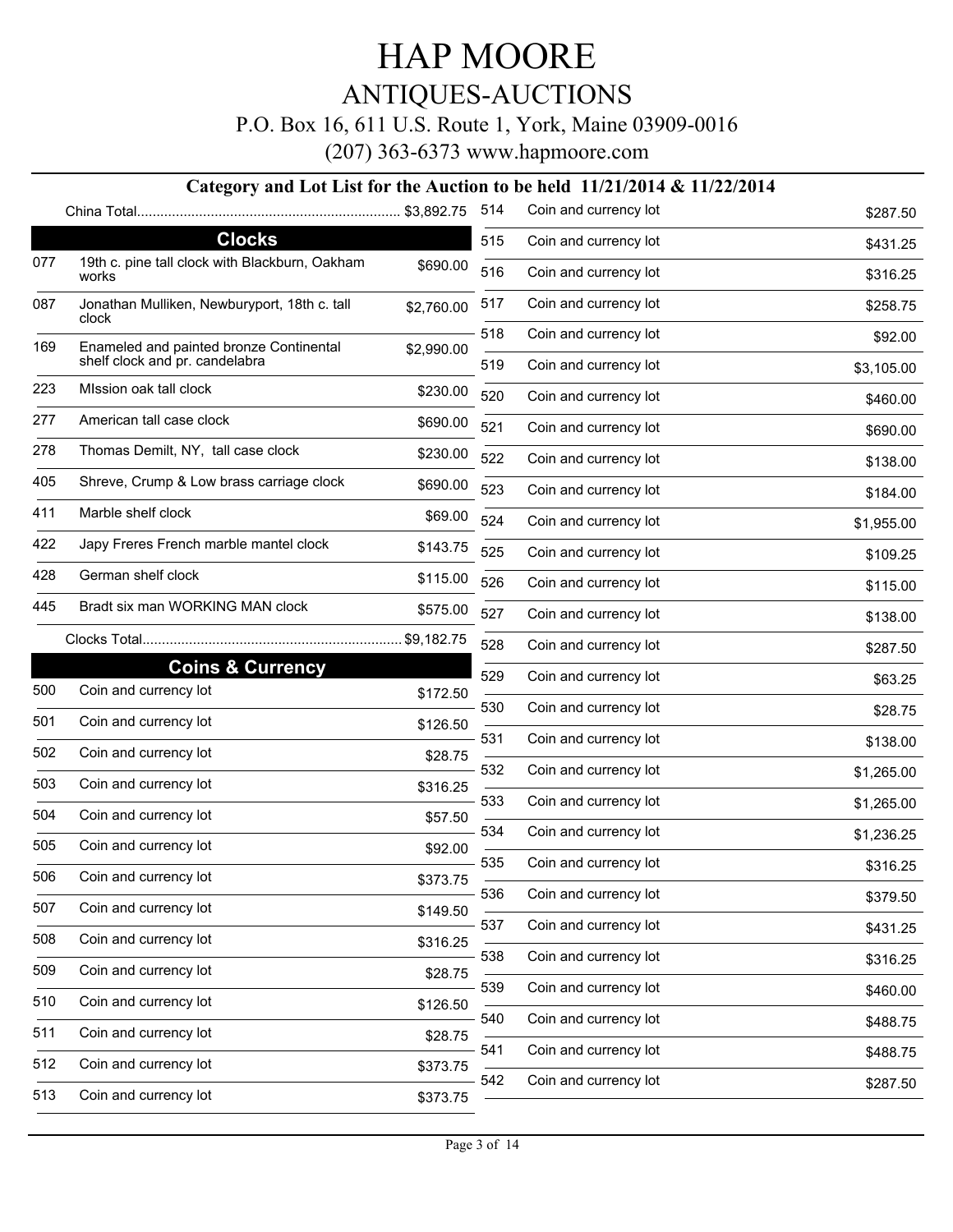#### P.O. Box 16, 611 U.S. Route 1, York, Maine 03909-0016

|     |                       |              |     | Category and Lot List for the Auction to be held 11/21/2014 & 11/22/2014 |          |
|-----|-----------------------|--------------|-----|--------------------------------------------------------------------------|----------|
| 543 | Coin and currency lot | \$460.00     | 572 | Coin and currency lot                                                    | \$86.25  |
| 544 | Coin and currency lot | \$212.75 573 |     | Coin and currency lot                                                    | \$143.75 |
| 545 | Coin and currency lot | \$287.50     | 574 | Coin and currency lot                                                    | \$69.00  |
| 546 | Coin and currency lot | \$92.00 575  |     | Coin and currency lot                                                    | \$161.00 |
| 547 | Coin and currency lot | \$862.50     | 576 | Coin and currency lot                                                    | \$46.00  |
| 548 | Coin and currency lot | \$632.50     | 577 | Coin and currency lot                                                    | \$92.00  |
| 549 | Coin and currency lot | \$184.00     | 578 | Coin and currency lot                                                    | \$63.25  |
| 550 | Coin and currency lot | \$92.00      | 579 | Coin and currency lot                                                    | \$120.75 |
| 551 | Coin and currency lot | \$138.00     | 580 | Coin and currency lot                                                    | \$258.75 |
| 552 | Coin and currency lot | \$373.75     | 581 | Coin and currency lot                                                    | \$63.25  |
| 553 | Coin and currency lot | \$1,150.00   | 582 | Coin and currency lot                                                    | \$97.75  |
| 554 | Coin and currency lot | \$690.00     | 583 | Coin and currency lot                                                    | \$316.25 |
| 555 | Coin and currency lot | \$718.75     | 584 | Coin and currency lot                                                    | \$431.25 |
| 556 | Coin and currency lot | \$46.00      | 585 | Coin and currency lot                                                    | \$201.25 |
| 557 | Coin and currency lot | \$258.75     | 586 | Coin and currency lot                                                    | \$115.00 |
| 558 | Coin and currency lot | \$172.50     | 587 | Coin and currency lot                                                    | \$103.50 |
| 559 | Coin and currency lot | \$184.00     | 588 | Coin and currency lot                                                    | \$166.75 |
| 560 | Coin and currency lot | \$149.50     | 589 | Coin and currency lot                                                    | \$207.00 |
| 561 | Coin and currency lot | \$97.75      | 590 | Coin and currency lot                                                    | \$575.00 |
| 562 | Coin and currency lot | \$230.00     | 591 | Coin and currency lot                                                    | \$201.25 |
| 563 | Coin and currency lot | \$258.75     | 592 | Coin and currency lot                                                    | \$345.00 |
| 564 | Coin and currency lot | \$230.00     | 593 | Coin and currency lot                                                    | \$247.25 |
| 565 | Coin and currency lot | \$632.50     | 594 | Coin and currency lot                                                    | \$460.00 |
| 566 | Coin and currency lot | \$747.50     | 595 | Coin and currency lot                                                    | \$69.00  |
| 567 | Coin and currency lot | \$69.00      | 596 | Coin and currency lot                                                    | \$184.00 |
| 568 | Coin and currency lot | \$161.00     | 597 | Coin and currency lot                                                    | \$74.75  |
| 569 | Coin and currency lot | \$258.75     | 598 | Coin and currency lot                                                    | \$109.25 |
| 570 | Coin and currency lot | \$258.75     | 599 | Coin and currency lot                                                    | \$201.25 |
| 571 | Coin and currency lot | \$316.25     | 600 | Coin and currency lot                                                    | \$161.00 |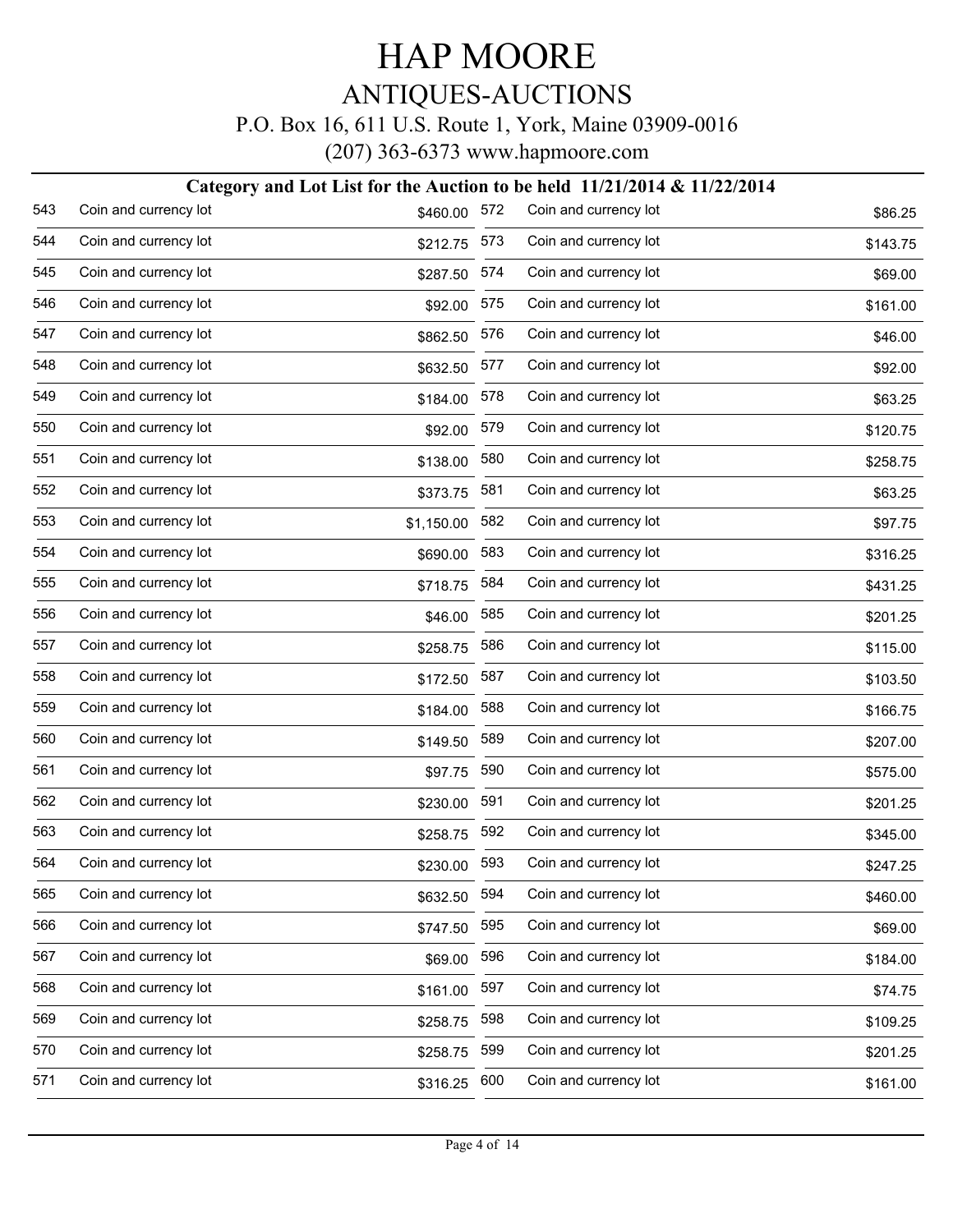#### P.O. Box 16, 611 U.S. Route 1, York, Maine 03909-0016

| Category and Lot List for the Auction to be held $11/21/2014 \& 11/22/2014$ |                       |          |     |                       |            |  |  |
|-----------------------------------------------------------------------------|-----------------------|----------|-----|-----------------------|------------|--|--|
| 601                                                                         | Coin and currency lot | \$166.75 | 630 | Coin and currency lot | \$517.50   |  |  |
| 602                                                                         | Coin and currency lot | \$690.00 | 631 | Coin and currency lot | \$345.00   |  |  |
| 603                                                                         | Coin and currency lot | \$92.00  | 632 | Coin and currency lot | \$1,265.00 |  |  |
| 604                                                                         | Coin and currency lot | \$86.25  | 633 | Coin and currency lot | \$632.50   |  |  |
| 605                                                                         | Coin and currency lot | \$80.50  | 634 | Coin and currency lot | \$1,035.00 |  |  |
| 606                                                                         | Coin and currency lot | \$431.25 | 635 | Coin and currency lot | \$258.75   |  |  |
| 607                                                                         | Coin and currency lot | \$431.25 | 636 | Coin and currency lot | \$57.50    |  |  |
| 608                                                                         | Coin and currency lot | \$109.25 | 637 | Coin and currency lot | \$517.50   |  |  |
| 609                                                                         | Coin and currency lot | \$546.25 | 638 | Coin and currency lot | \$287.50   |  |  |
| 610                                                                         | Coin and currency lot | \$230.00 | 639 | Coin and currency lot | \$431.25   |  |  |
| 611                                                                         | Coin and currency lot | \$287.50 | 640 | Coin and currency lot | \$230.00   |  |  |
| 612                                                                         | Coin and currency lot | \$230.00 | 641 | Coin and currency lot | \$138.00   |  |  |
| 613                                                                         | Coin and currency lot | \$690.00 | 642 | Coin and currency lot | \$241.50   |  |  |
| 614                                                                         | Coin and currency lot | \$402.50 | 643 | Coin and currency lot | \$143.75   |  |  |
| 615                                                                         | Coin and currency lot | \$143.75 | 644 | Coin and currency lot | \$310.50   |  |  |
| 616                                                                         | Coin and currency lot | \$287.50 | 645 | Coin and currency lot | \$235.75   |  |  |
| 617                                                                         | Coin and currency lot | \$92.00  | 646 | Coin and currency lot | \$63.25    |  |  |
| 618                                                                         | Coin and currency lot | \$862.50 | 647 | Coin and currency lot | \$40.25    |  |  |
| 619                                                                         | Coin and currency lot | \$86.25  | 648 | Coin and currency lot | \$115.00   |  |  |
| 620                                                                         | Coin and currency lot | \$402.50 | 649 | Coin and currency lot | \$143.75   |  |  |
| 621                                                                         | Coin and currency lot | \$69.00  | 650 | Coin and currency lot | \$92.00    |  |  |
| 622                                                                         | Coin and currency lot | \$51.75  | 651 | Coin and currency lot | \$258.75   |  |  |
| 623                                                                         | Coin and currency lot | \$92.00  | 652 | Coin and currency lot | \$258.75   |  |  |
| 624                                                                         | Coin and currency lot | \$51.75  | 654 | Coin and currency lot | \$287.50   |  |  |
| 625                                                                         | Coin and currency lot | \$51.75  | 655 | Coin and currency lot | \$488.75   |  |  |
| 626                                                                         | Coin and currency lot | \$195.50 | 656 | Coin and currency lot | \$373.75   |  |  |
| 627                                                                         | Coin and currency lot | \$69.00  | 657 | Coin and currency lot | \$316.25   |  |  |
| 628                                                                         | Coin and currency lot | \$345.00 | 658 | Coin and currency lot | \$230.00   |  |  |
| 629                                                                         | Coin and currency lot | \$339.25 | 659 | Coin and currency lot | \$258.75   |  |  |
|                                                                             |                       |          |     |                       |            |  |  |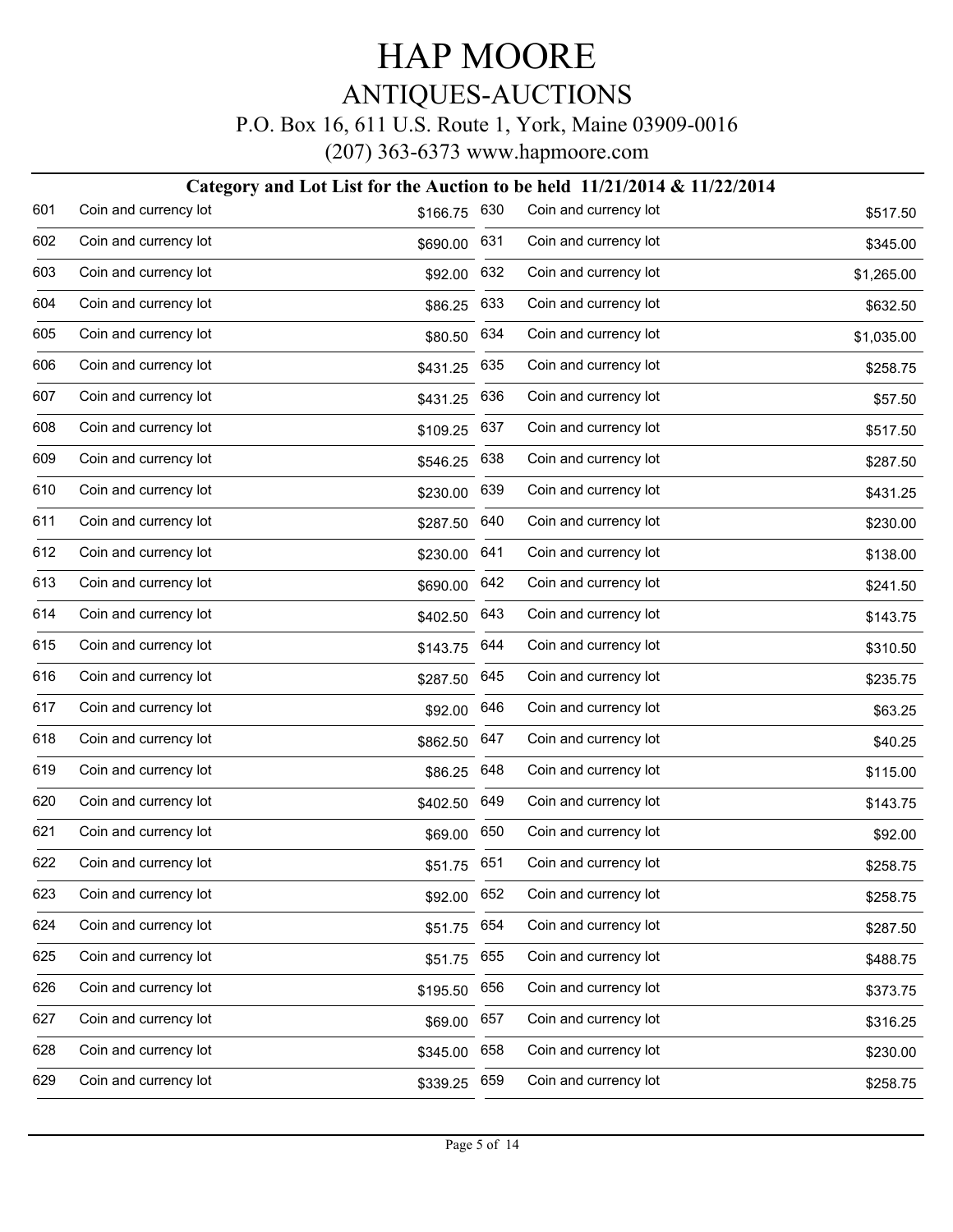#### P.O. Box 16, 611 U.S. Route 1, York, Maine 03909-0016

|     | Category and Lot List for the Auction to be held 11/21/2014 & 11/22/2014 |            |     |                                                     |            |  |  |  |
|-----|--------------------------------------------------------------------------|------------|-----|-----------------------------------------------------|------------|--|--|--|
| 660 | Coin and currency lot                                                    | \$138.00   | 690 | Coin and currency lot                               | \$63.25    |  |  |  |
| 661 | Coin and currency lot                                                    | \$345.00   | 691 | Coin and currency lot                               | \$40.25    |  |  |  |
| 662 | Coin and currency lot                                                    | \$287.50   | 692 | Coin and currency lot                               | \$155.25   |  |  |  |
| 663 | Coin and currency lot                                                    | \$575.00   | 693 | Coin and currency lot                               | \$178.25   |  |  |  |
| 664 | Coin and currency lot                                                    | \$201.25   | 694 | Coin and currency lot                               | \$80.50    |  |  |  |
| 665 | Coin and currency lot                                                    | \$258.75   | 695 | Coin and currency lot                               | \$149.50   |  |  |  |
| 666 | Coin and currency lot                                                    | \$258.75   | 696 | Coin and currency lot                               | \$454.25   |  |  |  |
| 667 | Coin and currency lot                                                    | \$143.75   | 697 | Coin and currency lot                               | \$230.00   |  |  |  |
| 668 | Coin and currency lot                                                    | \$115.00   | 698 | Coin and currency lot                               | \$155.25   |  |  |  |
| 669 | Coin and currency lot                                                    | \$69.00    | 699 | Coin and currency lot                               | \$86.25    |  |  |  |
| 670 | Coin and currency lot                                                    | \$80.50    | 700 | Coin and currency lot                               | \$2,587.50 |  |  |  |
| 671 | Coin and currency lot                                                    | \$103.50   | 701 | Coin and currency lot                               | \$241.50   |  |  |  |
| 672 | Coin and currency lot                                                    | \$115.00   | 702 | Coin and currency lot                               | \$327.75   |  |  |  |
| 673 | Coin and currency lot                                                    | \$28.75    | 703 | Coin and currency lot                               | \$149.50   |  |  |  |
| 675 | Coin and currency lot                                                    | \$23.00    | 704 | Coin and currency lot                               | \$74.75    |  |  |  |
| 676 | Coin and currency lot                                                    | \$28.75    | 705 | Coin and currency lot                               | \$51.75    |  |  |  |
| 677 | Coin and currency lot                                                    | \$115.00   | 706 | Coin and currency lot                               | \$46.00    |  |  |  |
| 678 | Coin and currency lot                                                    | \$103.50   | 707 | Coin and currency lot                               | \$575.00   |  |  |  |
| 679 | Coin and currency lot                                                    | \$51.75    | 708 | Coin and currency lot                               | \$126.50   |  |  |  |
| 680 | Coin and currency lot                                                    | \$69.00    |     |                                                     |            |  |  |  |
| 681 | Coin and currency lot                                                    | \$3,162.50 |     | <b>Dolls</b>                                        |            |  |  |  |
| 682 | Coin and currency lot                                                    | \$2,300.00 | 070 | Stylish four poster doll bed                        | \$126.50   |  |  |  |
| 683 | Coin and currency lot                                                    | \$575.00   | 131 | 29" Armand Marseilles doll                          | \$258.75   |  |  |  |
| 684 | Coin and currency lot                                                    | \$316.25   | 164 | Miniature black baby doll                           | \$28.75    |  |  |  |
| 685 | Coin and currency lot                                                    | \$373.75   | 410 | 11 1/2" blonde bisque boy doll with leather<br>body | \$143.75   |  |  |  |
| 686 | Coin and currency lot                                                    | \$69.00    |     |                                                     | \$557.75   |  |  |  |
| 687 | Coin and currency lot                                                    | \$161.00   |     | <b>Ephemera</b>                                     |            |  |  |  |
| 688 | Coin and currency lot                                                    | \$28.75    | 045 | Lot of 1952 World Series ephemera                   | \$97.75    |  |  |  |
| 689 | Coin and currency lot                                                    | \$287.50   | 046 | Queen Elizabeth Two and other travel<br>ephemera    | \$28.75    |  |  |  |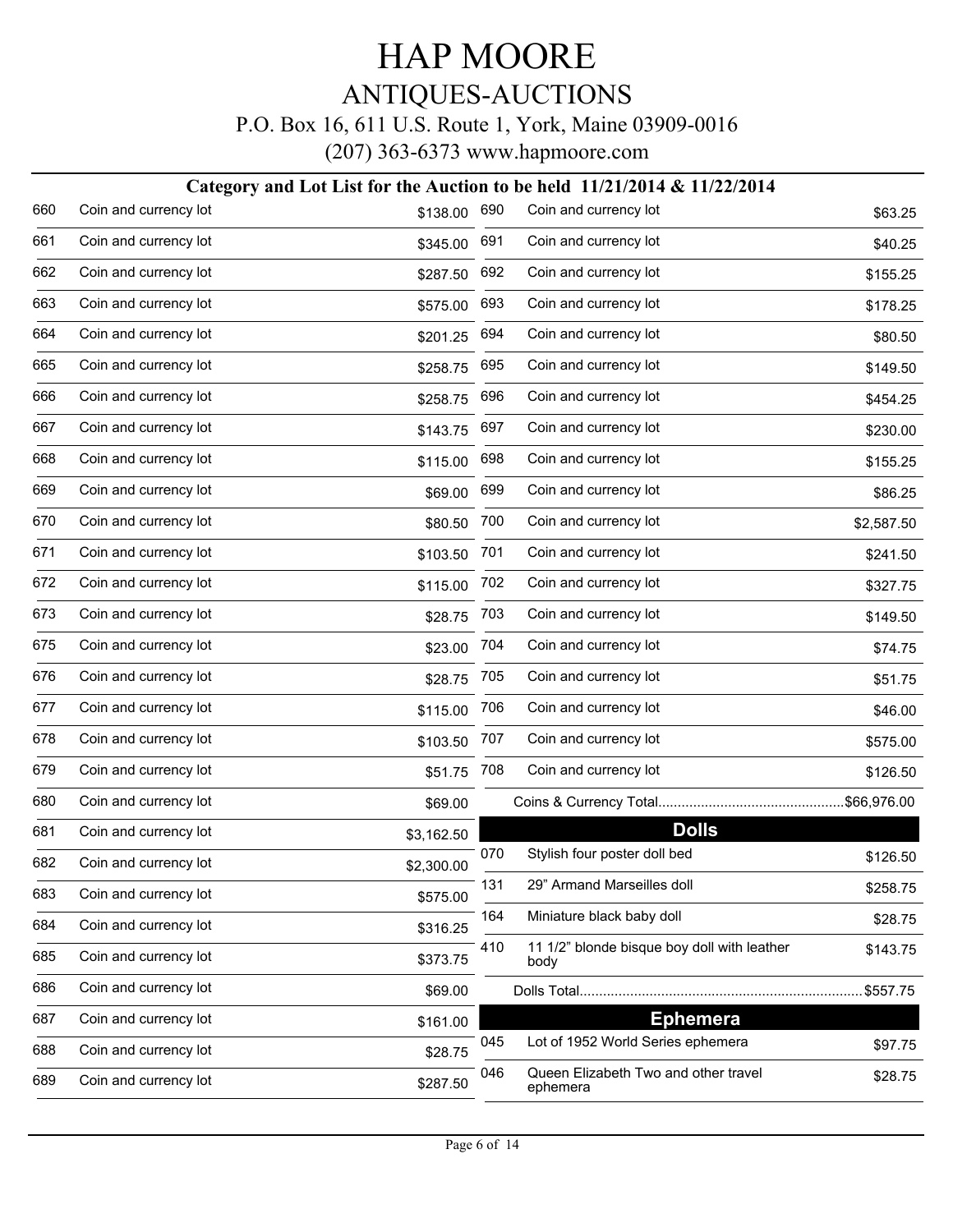ANTIQUES-AUCTIONS

P.O. Box 16, 611 U.S. Route 1, York, Maine 03909-0016

|     |                                                                         |                |     | Category and Lot List for the Auction to be held $11/21/2014 \& 11/22/2014$ |            |
|-----|-------------------------------------------------------------------------|----------------|-----|-----------------------------------------------------------------------------|------------|
| 055 | Lot of die-cut Valentines and Christmas<br>ephemera                     | \$1,523.75 082 |     | One drawer early 19th C tavern table with<br>stretcher base                 | \$345.00   |
| 224 | Lot of political and personality buttons                                | \$143.75       | 083 | 51 X 26 in. one drawer work table                                           | \$373.75   |
| 241 | 1903 T. Roosevelt signed commission<br>document                         | \$718.75       | 084 | Tilt top snake leg maple tea table                                          | \$172.50   |
| 247 | Lot of vintage playbills                                                | \$11.50        | 085 | Old brown one drawer pine taper leg stand                                   | \$155.25   |
| 357 | Lot of misc. 1930's - 1940"s advertising and                            | \$28.75        | 086 | Graduated six drawer maple tall chest                                       | \$1,150.00 |
|     | ephemera                                                                |                | 088 | Two Aesthetic Revival fire screens                                          | \$115.00   |
| 374 | 1947 Braves and Yankees programs and<br>sports magazines                | \$63.25        | 089 | Needlepoint paneled pole screen                                             | \$103.50   |
|     |                                                                         |                | 130 | 50" X 29" Gilded 19th C. mirror                                             | \$287.50   |
|     | <b>Folkart</b>                                                          |                | 134 | Decoupaged candlestand                                                      | \$138.00   |
| 398 | 19" X 25" Rooster silhouette weathervane                                | \$28.75        | 135 | Mid 20th c. pine settle                                                     | \$155.25   |
| 399 | Lot of wooden silhouette chickens                                       | \$28.75        | 136 | 20th C. gateleg table                                                       | \$103.50   |
| 400 | Lot of wooden silhouette Boston Terriers                                | \$28.75        | 138 | 18th C. two sided open cupboard                                             | \$546.25   |
| 401 | Lot of seven wooden silhouette cats                                     | \$28.75        | 140 | 58 X 30 X 14 in. carved oak Continental                                     | \$632.50   |
| 402 | Lot of wooden bear silhouette whirligigs                                | \$97.75        |     | cabinet                                                                     |            |
| 403 | Lot of eleven wooden silhouette birds                                   | \$23.00        | 141 | Repousse brass woodbox                                                      | \$57.50    |
| 404 | Lot of misc. wooden silhouette animals                                  | \$51.75        | 142 | Small Empire table                                                          | \$34.50    |
|     |                                                                         | \$287.50       | 143 | Set of three nesting tables                                                 | \$63.25    |
|     | <b>Furniture</b>                                                        |                | 144 | 34 X 24 X 16 in. carved oak Continental<br>cabinet                          | \$201.25   |
| 024 | Four 19th c. decorated mustard side chairs                              | \$115.00       | 145 | Carved Continental armchair                                                 | \$28.75    |
| 026 | Checkerboard top stand with carved tripod<br>base                       | \$264.50       | 146 | 70" X 24" 17 1/2" carved Kittinger coffee table                             | \$57.50    |
| 067 | Two marble insert rosewood tables                                       | \$258.75       | 147 | 18th c. Continental armchair                                                | \$115.00   |
| 071 | Marble top plant stand                                                  | \$74.75        | 148 | 52" X 30" Giltwood mirror                                                   | \$143.75   |
| 072 | Federal style canopied double bed                                       | \$230.00       | 175 | 6' X 2' 6" glass-top rattan coffee table                                    | \$115.00   |
| 073 | Set of four Empire side chairs                                          | \$115.00       | 222 | C. 1920 decorated 34 X 17 X 22 in. Chinese<br>storage chest                 | \$373.75   |
| 074 | 20th c. 35 in. diam. inlaid mahogany tea table<br>on ball and claw feet | \$143.75       | 225 | Flemish style carved side chair                                             | \$28.75    |
| 078 | 55" X 19" X 58" 19th C. blue-painted two door<br>cupboard               | \$2,070.00     | 239 | Quarter-sawn Arts & Crafts slant lid oak desk                               | \$172.50   |
| 079 | Three banister-back chairs                                              | \$115.00       | 240 | Two door pine cupboard                                                      | \$143.75   |
| 080 | 98 X 35 in. 19th c. tapered leg farm table                              |                | 260 | Ladder-back chair in old grey paint                                         | \$172.50   |
|     |                                                                         | \$2,070.00     | 261 | One-drawer turned leg birch stand                                           | \$212.75   |
| 081 | Pair of Queen Anne yoke back chairs                                     | \$57.50        |     |                                                                             |            |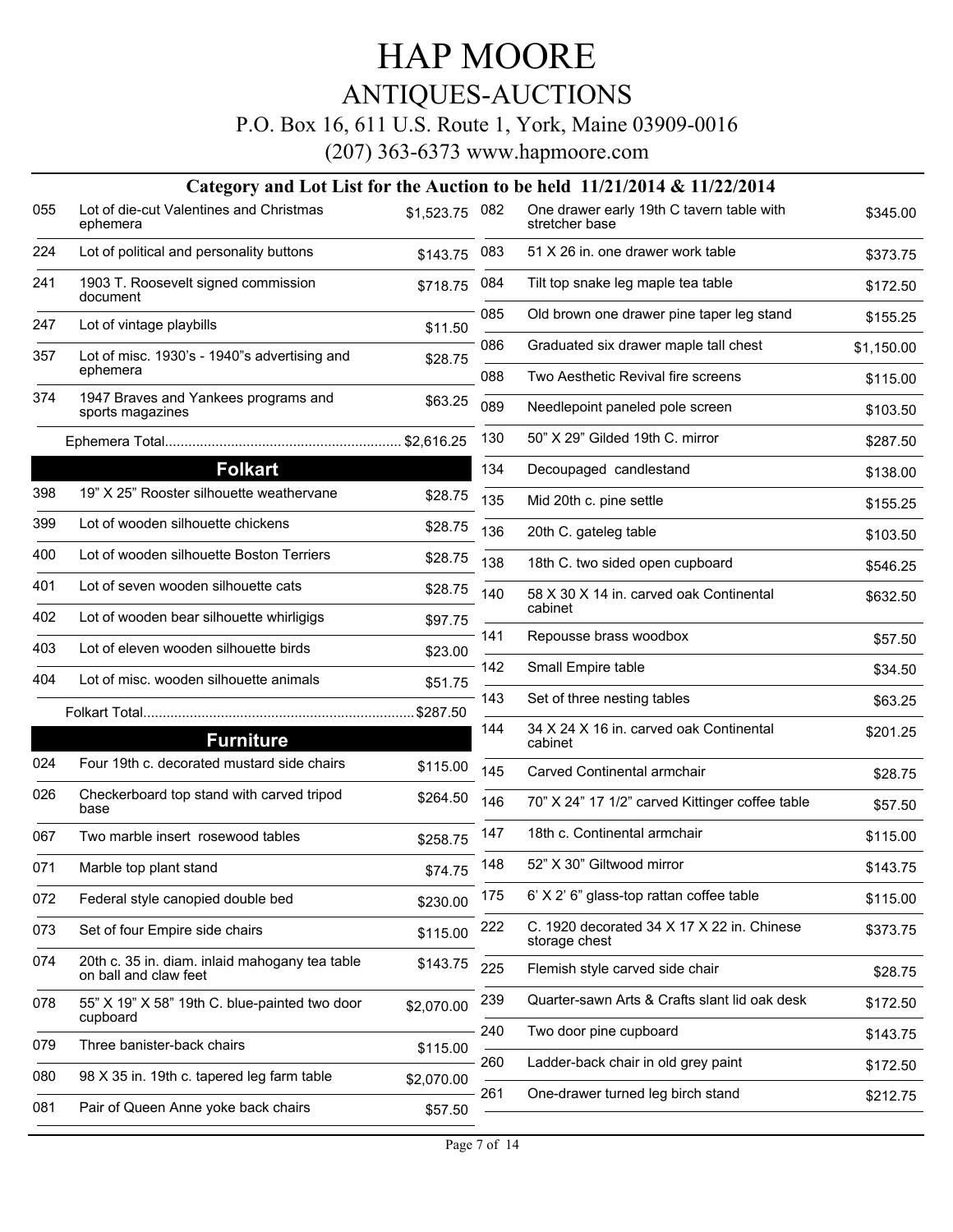### ANTIQUES-AUCTIONS

#### P.O. Box 16, 611 U.S. Route 1, York, Maine 03909-0016

|     |                                                          |             |     | Category and Lot List for the Auction to be held $11/21/2014 \& 11/22/2014$ |          |
|-----|----------------------------------------------------------|-------------|-----|-----------------------------------------------------------------------------|----------|
| 262 | One-drawer tapered leg birch stand                       | \$115.00    | 008 | Clipper Rainbow ship model                                                  | \$172.50 |
| 263 | Sack-back Windsor armchair, altered                      | \$172.50    | 010 | Five Beswick foals                                                          | \$51.75  |
| 269 | Copper planter                                           | \$63.25     | 011 | Three Bewsick horses                                                        | \$103.50 |
| 270 | L. & J. G. Stickley adjustable back rocker               | \$920.00    | 012 | Two Beswick horses                                                          | \$51.75  |
| 274 | Set of six 19th c. Empire fruit-decorated side<br>chairs | \$172.50    | 013 | Four Beswick horses                                                         | \$80.50  |
| 279 | 19th C. wing chair with tapered legs                     | \$230.00    | 014 | Three Beswick horses                                                        | \$51.75  |
| 282 | Arts & Crafts oak china cabinet                          | \$402.50    | 015 | Two Beswick horses                                                          | \$86.25  |
| 284 | 19th C. barrel-back wing chair                           | \$345.00    | 016 | Three Beswick horses                                                        | \$63.25  |
| 285 | Early 19th C. deep wing chair                            | \$460.00    | 017 | Five ceramic horse statues                                                  | \$97.75  |
| 286 | Set of nine 19th c. decorated mustard side               | \$431.25    | 022 | Seven misc. canes and walking sticks                                        | \$109.25 |
|     | chairs                                                   |             | 027 | Merganser decoy with leather crest                                          | \$184.00 |
| 287 | Reversed painted mirror                                  | \$40.25     | 028 | Maine Old Squaw decoy                                                       | \$51.75  |
| 288 | Five drawer tall chest                                   | \$1,293.75  | 029 | Two old Squaw sea duck decoys                                               | \$230.00 |
| 289 | 18th C tripod candle stand                               | \$891.25    | 030 | Antique New England decoy in swimming<br>posture                            | \$172.50 |
| 290 | One drawer tapered leg stand                             | \$28.75     | 031 | Vinalhaven, ME goldeneye hen decoy                                          |          |
| 292 | Early 19th C. scalloped skirt ottoman                    | \$11.50     |     |                                                                             | \$120.75 |
| 293 | 34 in. 18th C. pad foot mahogany tilt top tea<br>table   | \$143.75    | 032 | Eider drake decoy and Maine decoy with<br>in-letted head                    | \$57.50  |
| 334 | Set of four Chippendale side chairs                      | \$115.00    | 053 | Lot of older Christmas decorations                                          | \$661.25 |
| 388 | New England hoopskirt rocker                             | \$201.25    | 054 | Two carved pipes                                                            | \$109.25 |
| 397 | 46" Old green old hickory style settee                   | \$80.50     | 056 | Carved putti, jade figure and posy pot                                      | \$63.25  |
| 423 | Cross stretcher octagonal top candle stand               | \$166.75    | 057 | Seven Victorian lantern slides                                              | \$74.75  |
| 424 | Coastal NH or ME Federal mahogany card<br>table          | \$258.75    | 058 | Two Christmas boot-form candy containers<br>and Santa figure                | \$161.00 |
| 438 | 12" Oval giltwood mirror                                 | \$345.00    | 059 | L. J. Cooper carved miniature chickadee                                     | \$51.75  |
| 447 | Two J. C. Hubbard, Boston, Windsor<br>armchairs          | \$57.50     | 060 | Decorated dome-top box with large lot of<br>pottery folk figures            | \$28.75  |
| 448 | 23" Floral decorated tin cane stand                      | \$115.00    | 061 | Lot of brass candlesticks and Weller wall<br>pocket                         | \$23.00  |
|     |                                                          | \$18,773.75 | 062 | Lot of sleigh bells                                                         | \$218.50 |
|     | <b>General</b>                                           |             | 064 | Dr. Lewis W. Hill carved black duck                                         | \$448.50 |
| 001 | Shaker three tine hay fork from bldg. No. 8              | \$184.00    | 065 | Dr. Lewis W. Hill carved canvasback duck                                    | \$569.25 |
| 002 | Mass. Audubon Society Audubon Chart No. 1                | \$57.50     | 066 | Dr. Lewis W. Hill English call duck                                         | \$310.50 |
|     |                                                          |             |     |                                                                             |          |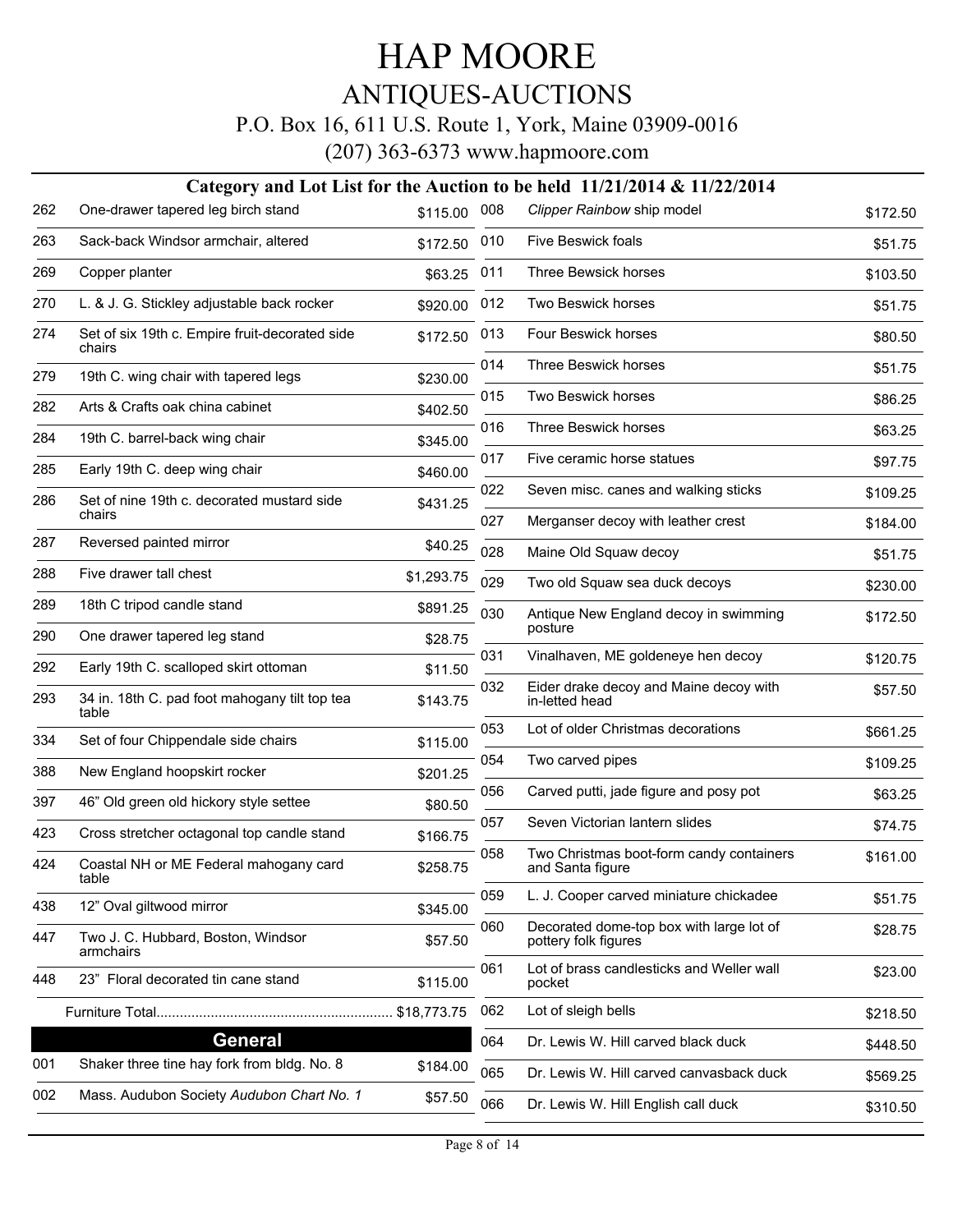### ANTIQUES-AUCTIONS

#### P.O. Box 16, 611 U.S. Route 1, York, Maine 03909-0016

|     |                                                          |             |     | Category and Lot List for the Auction to be held $11/21/2014 \& 11/22/2014$ |            |
|-----|----------------------------------------------------------|-------------|-----|-----------------------------------------------------------------------------|------------|
| 112 | Unnamed #2 cast iron coffee grinder                      | \$115.00    | 322 | Two 19th c. tin St. Nicholas chocolate molds                                | \$63.25    |
| 113 | Rutland, Vt Crescent cast iron coffee grinder            | \$230.00    | 325 | Three ME gathering baskets                                                  | \$132.25   |
| 120 | Pair parrot bookends                                     | \$28.75     | 326 | Two large round gathering baskets                                           | \$115.00   |
| 121 | Exotic bird and lovebirds doorstops                      | \$126.50    | 328 | Patent cast iron 12" paint-decorated sewing<br>machine                      | \$747.50   |
| 122 | Two floral and one cottage doorstop                      | \$40.25     | 332 | 14 1/2" X 14 1/2" folk art wooden tabletop                                  | \$201.25   |
| 133 | Regina music box with twenty discs                       | \$1.150.00  |     | Santa's Workshop with helpers                                               |            |
| 137 | 20" Turned bowl and two early iron roasters              | \$51.75     | 333 | Twenty-nine metallic and wooden nutmeg<br>grinders                          | \$1,293.75 |
| 150 | Miniature 2" diam. wooden bucket                         | \$74.75 341 |     | 60" X 16" sign, Every Income is Large<br>Enough To                          | \$316.25   |
| 151 | Early copper bucket                                      | \$172.50    | 344 | Three piece set of 19th C fire tools                                        | \$28.75    |
| 160 | Three mesh purses                                        | \$120.75    | 345 | Pair of 16 1/2" brass dolphin doorstops and                                 | \$184.00   |
| 166 | Lot of desk items and compacts                           | \$155.25    |     | another                                                                     |            |
| 190 | Fraternal and other medals                               | \$51.75     | 347 | Two New England black duck decoys                                           | \$120.75   |
| 191 | Framed 5 1/2 X 7 in. 19th C. landscape<br>needlepoint    | \$11.50     | 348 | Mason bluebill decoy                                                        | \$138.00   |
|     |                                                          |             | 349 | Canada Goose decoy                                                          | \$57.50    |
| 226 | J. Philippe dancing woman bronze with<br>macaw           | \$6,555.00  | 351 | 6" Blue fish decoy                                                          | \$28.75    |
| 229 | Arts & Crafts six piece sterling on copper desk<br>set   | \$1,092.50  | 352 | 6" blue and yellow fish decoy                                               | \$28.75    |
| 231 | 12 in. ornamental enameled bronze table icon             | \$7,590.00  | 353 | 6 3/4" red fish decoy                                                       | \$109.25   |
| 233 | Crystal 6" diam. basket                                  | \$149.50    | 354 | 7" yellow and brown fish decoy                                              | \$109.25   |
| 237 | Grape and vine-decorated cased glass footed              | \$1,437.50  | 355 | 6 1/2" white and red fish decoy                                             | \$40.25    |
|     | compote                                                  |             | 356 | 4 1/2" green fish decoy                                                     | \$40.25    |
| 238 | Set of six marigold, peacock and urn ice<br>cream dishes | \$63.25     | 360 | Pair of early shoe buckles                                                  | \$92.00    |
| 243 | Fancy brass ink stand                                    | \$28.75     | 384 | 30" covered feather basket                                                  | \$207.00   |
| 253 | Pair of 12 1/2" Staffordshire dogs                       | \$115.00    | 385 | 22" X 14" X 10" lidded splint basket                                        | \$40.25    |
| 255 | Floral doorstop                                          | \$28.75     | 386 | 10" X 12" handled gathering basket                                          | \$28.75    |
| 257 | Brass plaque of young woman                              | \$40.25     | 387 | Small tin silhouette horse vane                                             | \$63.25    |
| 259 | 12 1/2" X 16 1/2" three drawer oak bureau-top<br>chest   | \$97.75     | 390 | Pair of 19th C genre-decorated 11" French<br>jars                           | \$517.50   |
| 313 | Iron door mat in heart motif                             | \$132.25    | 393 | 9" Comolera signed bronze heron with bug                                    | \$201.25   |
| 317 | 21" Roswell Gleason Magic Caster                         | \$805.00    | 436 | 8 1/2" Pickerel decoy                                                       | \$97.75    |
| 319 | Six drawer spice set with heart motif                    | \$115.00    | 437 | 6 1/2 Spotted folk art fish decoy                                           | \$40.25    |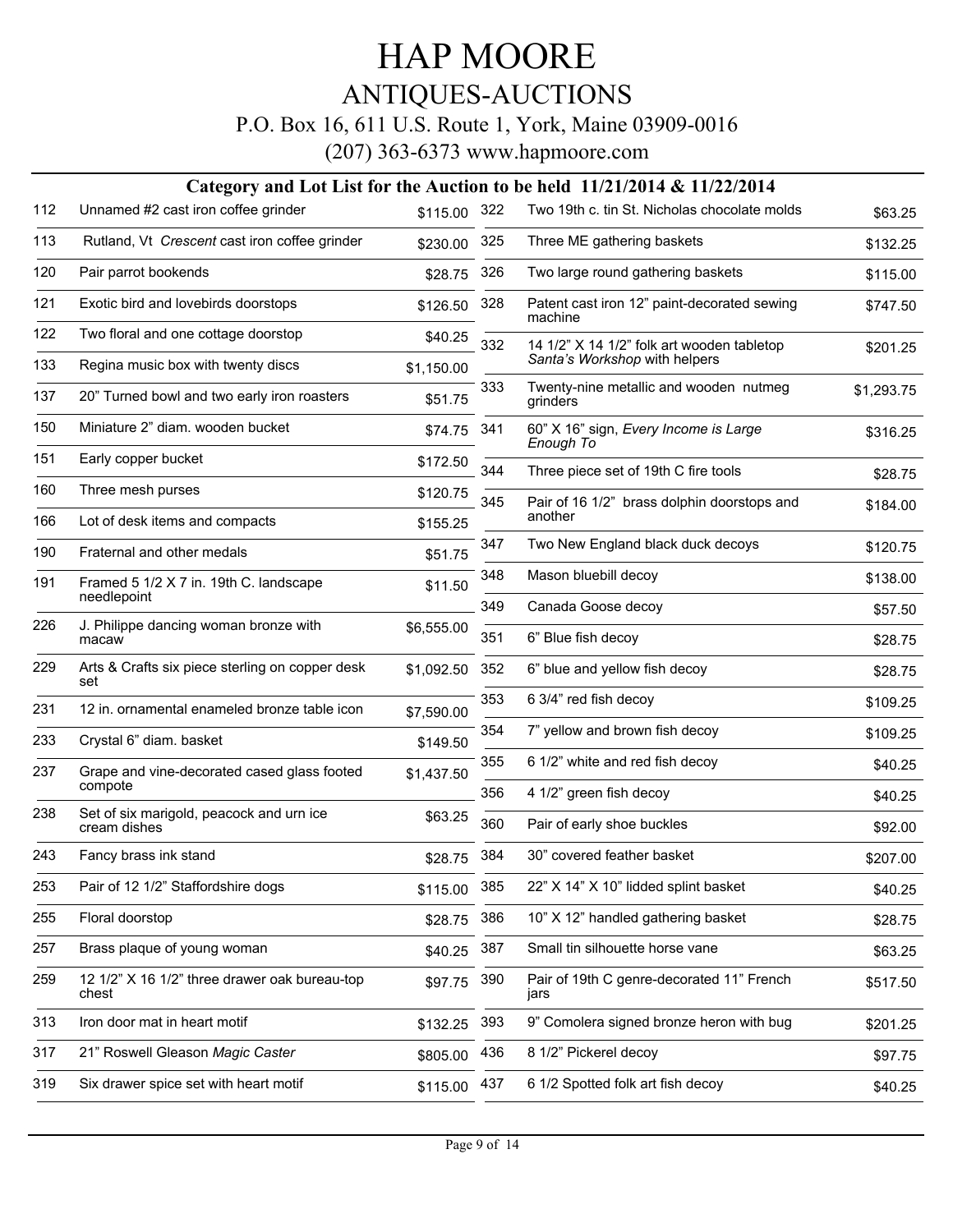### ANTIQUES-AUCTIONS

P.O. Box 16, 611 U.S. Route 1, York, Maine 03909-0016

|     |                                                           |            |     | Category and Lot List for the Auction to be held $11/21/2014 \& 11/22/2014$                  |            |
|-----|-----------------------------------------------------------|------------|-----|----------------------------------------------------------------------------------------------|------------|
| 443 | Pair of brass chamber sticks                              | \$46.00    | 157 | Lot of sterling jewelry                                                                      | \$166.75   |
| 449 | 19th C Green game board                                   | \$287.50   | 158 | Lot of costume jewelry                                                                       | \$149.50   |
| 464 | Carved oak case sewing machine                            | \$103.50   | 159 | Lot of costume jewelry                                                                       | \$247.25   |
|     |                                                           |            | 161 | Lot of sterling jewelry                                                                      | \$115.00   |
|     | <b>Glass</b>                                              |            | 162 | Lot of 10k rings                                                                             | \$316.25   |
| 171 | Lot of pressed glass serving pieces and<br>whale oil lamp | \$63.25    | 163 | 14k necklace and bracelet                                                                    | \$287.50   |
| 172 | Lot of cut glass bowls and candy dish                     | \$57.50    | 187 | 22k, 14k, and 10k gold rings and Masonic<br>32nd degree medal                                | \$776.25   |
| 173 | Lot of cut glass serving pieces and basket                | \$143.75   | 188 | Lot of sterling and gold-filled jewelry                                                      | \$373.75   |
| 186 | Silver overlay art glass basket                           | \$115.00   | 189 | Lot of costume jewelry                                                                       | \$517.50   |
| 230 | Amber tone etched glass decanter                          | \$488.75   | 192 | Lot of cuff bracelets                                                                        | \$161.00   |
| 242 | C 1900 French vaseline glass ale pitcher with<br>portrait | \$218.50   | 193 | 14k Bracelet                                                                                 | \$2,012.50 |
| 256 | Cased glass basket, satin glass vase and                  | \$80.50    | 194 | 14k Bracelet                                                                                 | \$833.75   |
| 439 | pitcher<br>Murano glass 6 1/2" dia. covered jar           |            | 195 | Two 14k charm bracelets                                                                      | \$1,495.00 |
|     |                                                           | \$603.75   | 196 | Three 10k Rings                                                                              | \$109.25   |
| 440 | Pair of 10" Murano glass candlesticks                     | \$143.75   | 197 | Lot of gold-filled jewelry                                                                   | \$97.75    |
| 441 | Set of four blown glass candlesticks                      | \$373.75   | 198 | Lot of sterling jewelry                                                                      | \$63.25    |
|     |                                                           |            | 199 | Lot of costume jewelry                                                                       |            |
|     | <b>Jewelry</b>                                            |            |     |                                                                                              | \$143.75   |
| 003 | Lot of costume jewelry                                    | \$74.75    | 206 | Lot of misc. gold necklaces                                                                  | \$195.50   |
| 004 | Lot of sterling jewelry                                   | \$218.50   | 246 | Lot of costume jewelry                                                                       | \$166.75   |
| 035 | 14k Movado watch                                          | \$345.00   | 265 | Lot of gold-filled and other jewelry from A to Z<br>Jewelry Co., Providence, RI, estab. 1905 | \$362.25   |
| 036 | Lot of sterling jewelry                                   | \$207.00   | 294 | Lot of costume jewelry                                                                       | \$120.75   |
| 037 | Lot of gold-filled and costume jewelry                    | \$241.50   | 297 | Two 14k diamond rings                                                                        | \$161.00   |
| 038 | Small lot of misc. gold jewelry                           | \$747.50   | 298 | Lot of 14k rings                                                                             | \$1,753.75 |
| 043 | Lot of 14K jewelry                                        | \$1,121.25 | 299 | Two 14k pocket watches                                                                       | \$356.50   |
| 048 | Lot of costume jewelry and miniature mice                 | \$287.50   | 300 | Lot of costume jewelry                                                                       | \$2,990.00 |
| 153 | Lot of gold filled jewelry                                | \$287.50   | 416 | Lot of misc. sterling and other costume                                                      | \$166.75   |
| 154 | Lot of 14k jewelry and dental gold                        | \$776.25   |     | jewelry and bone pick-up sticks                                                              |            |
| 155 | Cameo jewelry lot                                         | \$132.25   | 417 | 10k ring, 14k ring and 14k bar pin                                                           | \$258.75   |
| 156 | Lot of sterling jewelry                                   | \$373.75   | 420 | Large lot of costume jewelry                                                                 | \$149.50   |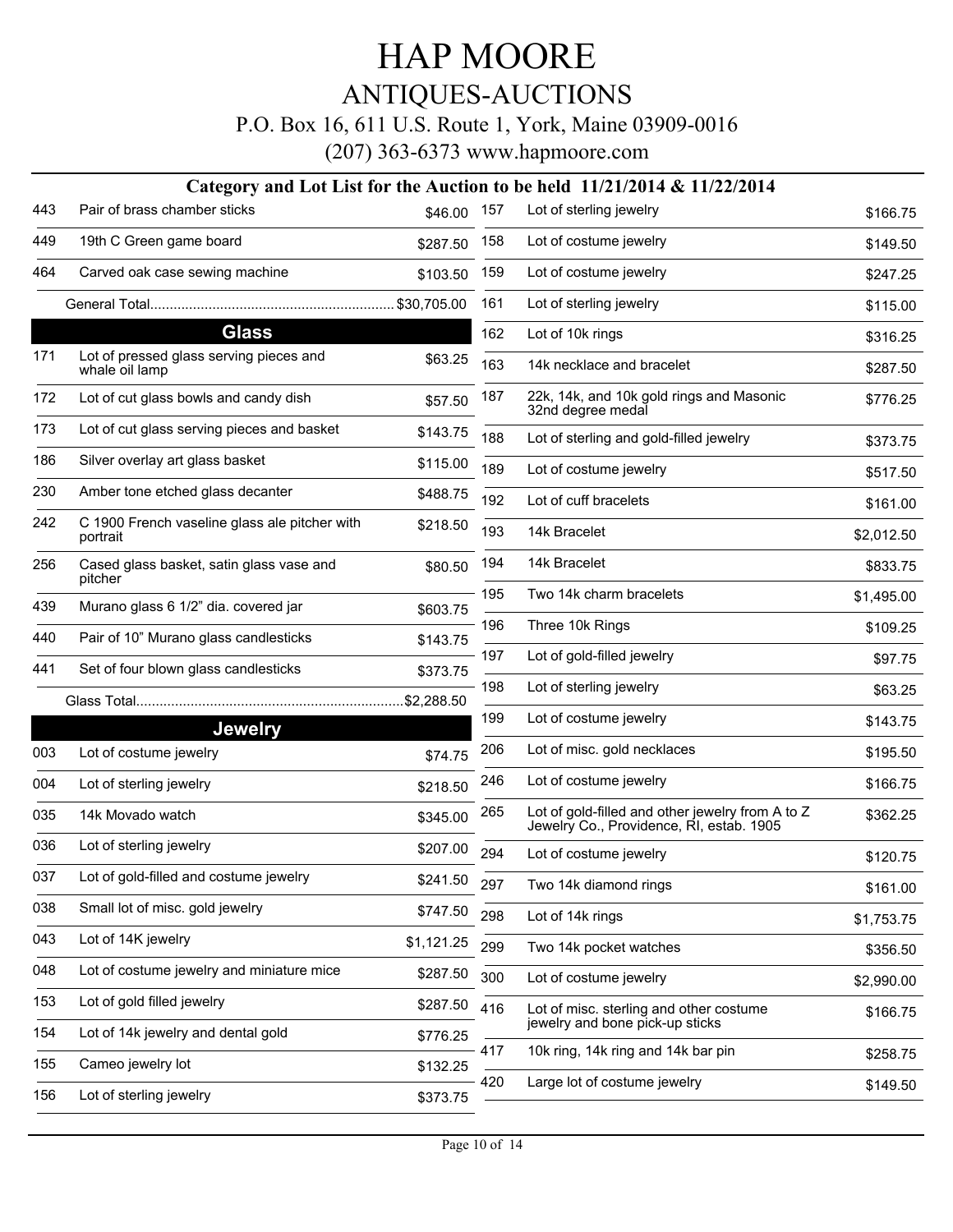ANTIQUES-AUCTIONS

P.O. Box 16, 611 U.S. Route 1, York, Maine 03909-0016

|                                                                                             |                                                                                |         | Category and Lot List for the Auction to be held $11/21/2014 \& 11/22/2014$ |                                                                          |
|---------------------------------------------------------------------------------------------|--------------------------------------------------------------------------------|---------|-----------------------------------------------------------------------------|--------------------------------------------------------------------------|
| Lot of sterling jewelry                                                                     | \$172.50                                                                       | 301     | Bell & Howell Filmo #75 movie camera                                        | \$97.75                                                                  |
| 14k and diamond pin                                                                         | \$92.00                                                                        | 320     | German tin magic lantern with nine slides                                   | \$40.25                                                                  |
| 14k and jade ring                                                                           | \$207.00                                                                       | 453     | 22" X 28" Mount Washington railway framed<br>photograph                     | \$178.25                                                                 |
| 18k stick pin and 14k bar pin                                                               | \$517.50                                                                       | 454     | Three Cir. 1915 20" X 16" Photographs of                                    | \$5.75                                                                   |
|                                                                                             |                                                                                |         |                                                                             |                                                                          |
| <b>Lighting</b>                                                                             |                                                                                |         |                                                                             |                                                                          |
| Pair of Moorcroft table lamps                                                               | \$632.50                                                                       |         | <b>Pottery</b>                                                              |                                                                          |
| Fancy banquet lamp                                                                          | \$97.75                                                                        |         |                                                                             | \$345.00                                                                 |
| Fancy banquet lamp                                                                          | \$115.00                                                                       | 018     | 7: Marblehead blue art pottery vase                                         | \$155.25                                                                 |
| Bullseye and Little Defiance red glass                                                      |                                                                                | 108     | Two gallon Norton bird-decorated crock                                      | \$431.25                                                                 |
|                                                                                             |                                                                                | 109     | Two gallon Norton bird-decorated jug                                        | \$460.00                                                                 |
| table lamp                                                                                  | \$115.00                                                                       | 110     | Norton one gallon and J. S Hill, Worcester,<br>decorated stoneware          | \$184.00                                                                 |
| Petal base 18th C. brass candlestick and 19th<br>C. candlestick signed EML 1844             | \$63.25                                                                        | 185     | Marked Japanese pottery pitcher with tigers                                 | \$28.75                                                                  |
| Two 19th C. tin bullseye hand lanterns                                                      | \$51.75                                                                        | 244     | Lot of misc. Wedgwood                                                       | \$109.25                                                                 |
| Hitchcock key wind oil lamp and cylinder-type<br>work lamp                                  | \$287.50                                                                       | 276     | Lot of misc. art pottery and glassware                                      | \$63.25                                                                  |
| Pair B. & H. 7 1/2" brass table lamps                                                       | \$40.25                                                                        | 283     | 13" Ephraim art pottery vase                                                | \$345.00                                                                 |
| 19th c. tabletop light refracting magnifier                                                 | \$115.00                                                                       | 324     | Eight salesman's samples brown and white<br>stoneware crocks                | \$241.50                                                                 |
| Rare pair of 15" Sandwich whale oil lamps                                                   |                                                                                | 412     | Spongeware pitcher and four custards                                        | \$149.50                                                                 |
| Venus and other tin lanterns                                                                | \$63.25                                                                        |         |                                                                             |                                                                          |
|                                                                                             |                                                                                |         | <b>Rugs</b>                                                                 |                                                                          |
| <b>Musical</b>                                                                              |                                                                                | 052     | 60" X 36" floral hooked rug                                                 | \$115.00                                                                 |
| Seven 15 1/2 in. music box discs                                                            | \$63.25                                                                        | 139     | 8 ft. X 10 ft. Heriz rug                                                    | \$373.75                                                                 |
| Conn Saxophone                                                                              | \$155.25                                                                       | 170     | 16 ft. 11 in. Keshan oriental rug                                           | \$2,645.00                                                               |
| 1886 Conn trumpet, Ser. # 54161                                                             | \$224.25                                                                       | 406     | Signed cabbage rose hooked rug                                              | \$172.50                                                                 |
|                                                                                             | \$442.75                                                                       |         |                                                                             | \$3,306.25                                                               |
|                                                                                             |                                                                                |         | <b>Silver</b>                                                               |                                                                          |
| Ambrotype of two Civil War soldiers, inc. Sgt.<br>Albert Fernald, ME. Vols., Winterport, ME | \$488.75                                                                       | 009     | Sterling bureau set                                                         | \$120.75                                                                 |
| Lot of 19th C glass plate negatives incl. those<br>of the Barque Neptune                    | \$74.75                                                                        | 033     | Lot of sterling and coin flatware and cream<br>and sugar                    | \$460.00                                                                 |
| Two early photographs of children                                                           | \$28.75                                                                        | 034     | Set of "Lady Diana" sterling flatware                                       | \$920.00                                                                 |
|                                                                                             | lanterns<br>Dolphin base banquet lamp and early electric<br><b>Photography</b> | \$63.25 | 006<br>\$575.00                                                             | Sam Cloutier designed parquetry inlaid table<br>Lot of Moorcroft pottery |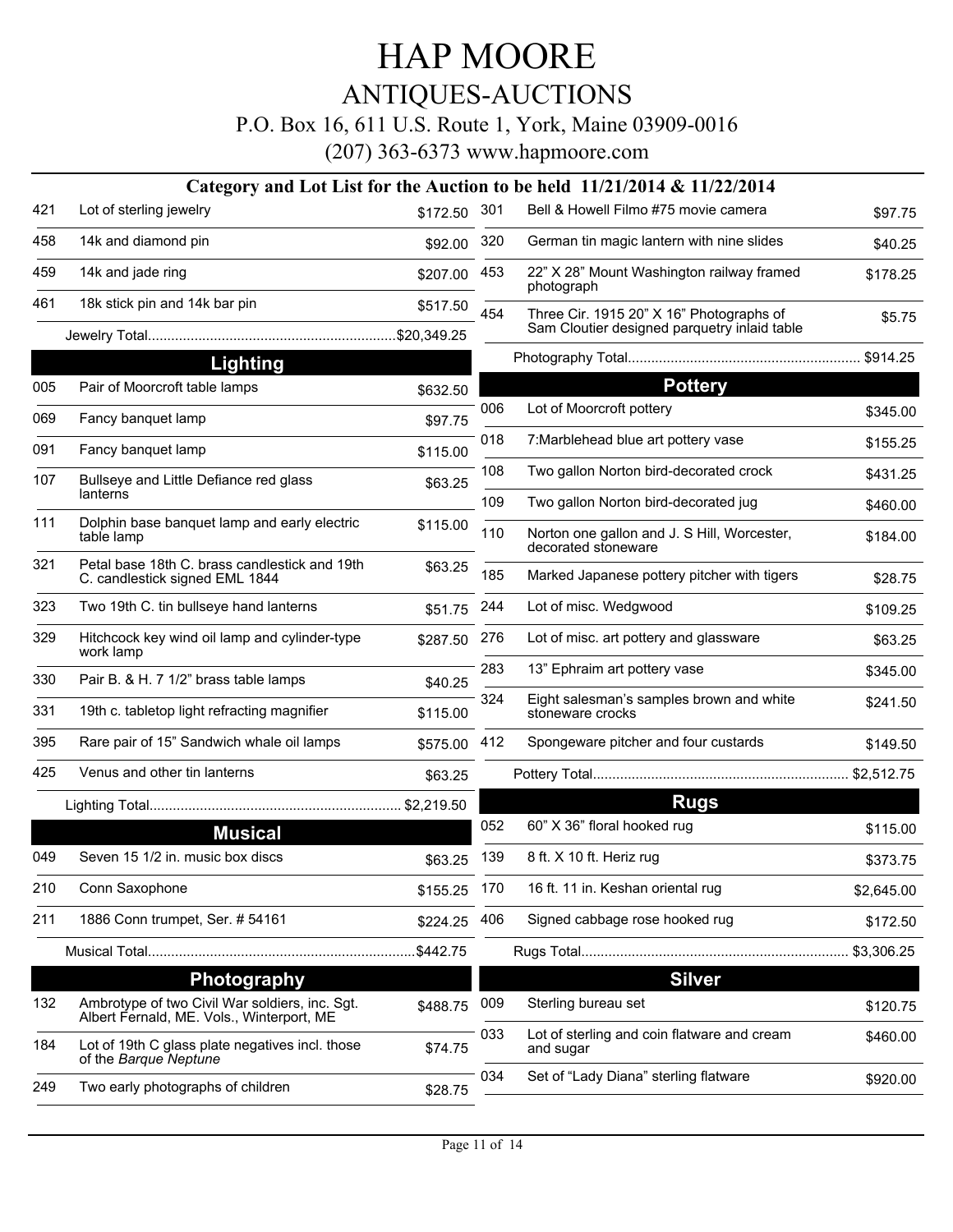### ANTIQUES-AUCTIONS

#### P.O. Box 16, 611 U.S. Route 1, York, Maine 03909-0016

|     |                                                                      |            |            | Category and Lot List for the Auction to be held $11/21/2014 \& 11/22/2014$ |                         |
|-----|----------------------------------------------------------------------|------------|------------|-----------------------------------------------------------------------------|-------------------------|
| 039 | Lot of weighted sterling candlesticks and<br>misc. serving pieces    | \$356.50   | 306        | Sterling quart pitcher                                                      | \$1,207.50              |
| 040 | Lot of misc. sterling serving pieces                                 | \$776.25   | 307        | Lot of misc. sterling and silver plated<br>accessories                      | \$402.50                |
| 041 | Gorham sterling four piece tea set                                   | \$874.00   | 309        | Lot of misc. sterling table and dresser items                               | \$776.25                |
| 044 | Lot of sterling jewelry and liquor bottle labels                     | \$172.50   | 336        | 10" sterling Wallace bowl                                                   | \$431.25                |
| 047 | Lot of sterling salts and dice                                       | \$138.00   | 337        | Sterling chamber stick, tea caddy and 10"<br>bowl                           | \$632.50                |
| 152 | Sterling set of Towle "King Richard" flatware                        | \$1,817.00 | 338        | Four 12" Sterling candlesticks                                              | \$3,018.75              |
| 165 | Lot of sterling flatware and plates                                  | \$310.50   | 396        | Sterling creamer, sugar, porringer and                                      | \$161.00                |
| 168 | Lot of sterling items and flatware                                   | \$575.00   |            | shakers                                                                     |                         |
| 200 | Lot of misc. sterling flatware and accessories                       | \$316.25   | 408        | Lot of misc. sterling flatware                                              | \$247.25                |
| 201 | Set of sterling flatware                                             | \$920.00   | 409        | Lot of misc. coin silver spoons                                             | \$212.75                |
| 205 | Two sterling napkin rings                                            | \$28.75    | 418        | Sterling flatware                                                           | \$373.75                |
| 227 | Four sterling serving dishes and pie server                          | \$678.50   | 419        | Lot of sterling and coin flatware                                           | \$316.25                |
| 228 | Sterling tea/coffee service on sterling tray                         | \$3,220.00 | 442        | Sterling cigarette box and case                                             | \$368.00                |
| 234 | 12" Black, Starr & Frost repousse' sterling<br>flower center bowl    | \$891.25   | 444<br>750 | 9" Sterling bowl<br>Set of sterling flatware                                | \$373.75                |
| 235 | 11" Sterling flower center bowl                                      | \$316.25   | 751        | Set of sterling flatware                                                    | \$615.25                |
| 248 | Five piece sterling Stieff repousse' dresser<br>set                  | \$149.50   |            |                                                                             | \$379.50<br>\$30,354.25 |
| 250 | Lot of sterling and silver-plated dresser items                      | \$241.50   |            | <b>Stamps</b>                                                               |                         |
| 251 | Lot of sterling and coin silver spoons                               | \$258.75   | 709        | Stamp lot                                                                   | \$28.75                 |
| 266 | Two sterling carving sets and sterling-rimmed                        | \$57.50    | 710        | Stamp lot                                                                   | \$23.00                 |
| 267 | plate<br>10 1/2" sterling vase                                       |            | 711        | Stamp lot                                                                   | \$80.50                 |
|     |                                                                      | \$345.00   | 712        | Stamp lot                                                                   | \$5.75                  |
| 271 | Tiffany and another sterling travel clock                            | \$235.75   | 713        | Stamp lot                                                                   | \$23.00                 |
| 272 | Lot of sterling table and dresser items                              | \$586.50   | 714        | Stamp lot                                                                   | \$63.25                 |
| 273 | Two pairs sterling candlesticks                                      | \$115.00   | 715        | Stamp lot                                                                   | \$40.25                 |
| 302 | Lot of German silver flatware                                        | \$5.75     | 716        | Stamp lot                                                                   | \$51.75                 |
| 303 | 25 1/4" X 18 1/2" sterling Gorham Edgeworth<br>tray                  | \$1,782.50 | 717        | Stamp lot                                                                   | \$402.50                |
| 304 | Seven E. Goldschmidt coin silver serving<br>plates with glass liners | \$1,408.75 | 718        | Stamp lot                                                                   | \$575.00                |
| 305 | 19th c. covered sterling casserole and two                           | \$2,760.00 | 719        | Stamp lot                                                                   | \$241.50                |
|     | gravy boats                                                          |            | 720        | Stamp lot                                                                   | \$345.00                |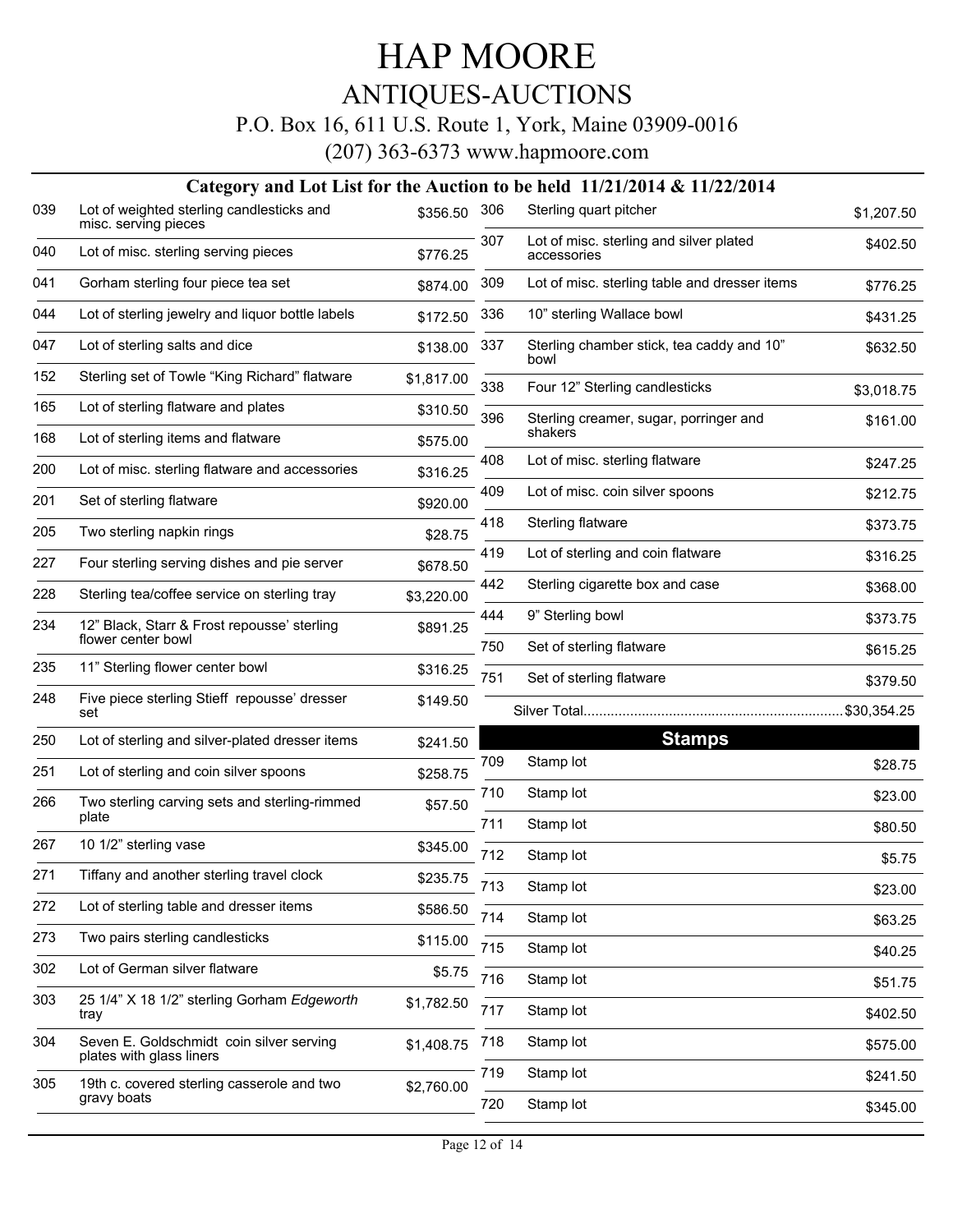#### P.O. Box 16, 611 U.S. Route 1, York, Maine 03909-0016

(207) 363-6373 www.hapmoore.com

#### **Category and Lot List for the Auction to be held 11/21/2014 & 11/22/2014**

| 721 | Stamp lot | \$258.75   |     | <b>Textiles &amp; Clothing</b>                         |          |
|-----|-----------|------------|-----|--------------------------------------------------------|----------|
| 722 | Stamp lot | \$63.25    | 051 | Misc. lot of colorful textiles                         | \$28.75  |
| 723 | Stamp lot | \$11.50    | 174 | Lot of vintage white clothing and linen                | \$57.50  |
| 724 | Stamp lot | \$17.25    | 236 | 5'7" X 7'9" 19th c. hand woven Continental<br>tapestry | \$920.00 |
| 725 | Stamp lot | \$149.50   | 296 | Lot of lace                                            | \$28.75  |
| 726 | Stamp lot | \$805.00   | 308 | 1865 Ann Stephen sampler                               | \$431.25 |
| 727 | Stamp lot | \$632.50   | 310 | Lot of Victorian drapes                                | \$11.50  |
| 728 | Stamp lot | \$5.75     | 311 | Friendship quilt                                       | \$172.50 |
| 729 | Stamp lot | \$575.00   | 312 | Blue and white star quilt                              | \$402.50 |
| 730 | Stamp lot | \$517.50   | 389 | 19th C. floral embroidery on silk                      | \$11.50  |
| 731 | Stamp lot | \$316.25   |     |                                                        |          |
| 732 | Stamp lot | \$11.50    |     | <b>Tools</b>                                           |          |
| 733 | Stamp lot | \$632.50   | 426 | Seven 18th and 19th C. molding planes                  | \$97.75  |
| 734 | Stamp lot | \$718.75   | 427 | Five Jo. Fuller, Providence, molding planes            | \$316.25 |
| 735 | Stamp lot | \$546.25   |     |                                                        | \$414.00 |
| 736 | Stamp lot | \$575.00   |     | <b>Toys</b>                                            |          |
| 737 | Stamp lot | \$5.75     | 023 | Chiromagic, McLaughlin Bros. game                      | \$373.75 |
| 738 | Stamp lot | \$632.50   | 116 | Cast iron locomotive and passenger car                 | \$80.50  |
| 739 | Stamp lot | \$690.00   | 117 | Cast iron locomotive and coal car                      | \$69.00  |
| 740 | Stamp lot | \$517.50   | 118 | Cast iron locomotive, touring car and two<br>trucks    | \$115.00 |
| 741 | Stamp lot | \$115.00   | 124 | DeLuxe Mercury cigarette slot machine                  | \$224.25 |
| 742 | Stamp lot | \$80.50    | 125 | Lithographed tin organ grinder                         | \$11.50  |
| 743 | Stamp lot | \$5.75     | 126 | T. Cohn Mickey Mouse Club typewriter                   | \$40.25  |
| 744 | Stamp lot | \$661.25   | 127 | GSN Child's typewriter in box                          | \$51.75  |
| 745 | Stamp lot | \$1,006.25 | 128 | Three Simplex child's typewriters, two with<br>boxes   | \$51.75  |
| 746 | Stamp lot | \$345.00   | 129 | Marx Junior Dial, Unique portable and Tom              | \$63.25  |
| 747 | Stamp lot | \$172.50   |     | Thumb children's typewriters                           |          |
| 748 | Stamp lot | \$5.75     | 327 | 19th C. tin wagon pull toy                             | \$92.00  |
| 749 | Stamp lot | \$103.50   | 342 | 22" Victorian cast iron toy fire pumper                | \$575.00 |
|     |           |            |     |                                                        |          |